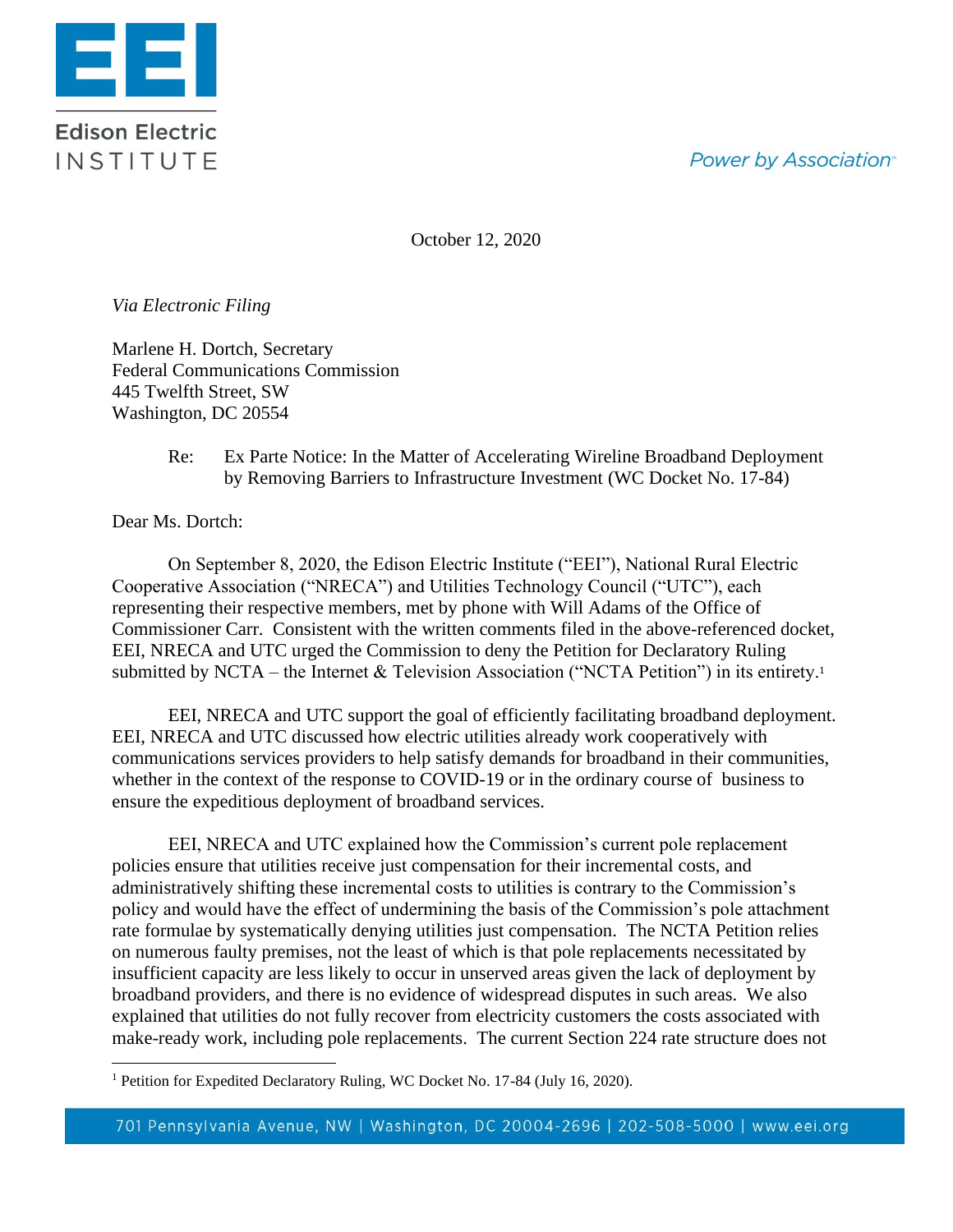result in "windfall" profits to pole owners, but rather to the contrary, shifting pole replacement costs to pole owners would force utilities to divert scarce capital from their own business needs to support the needs of a new attacher. Moreover, in practical terms, the proposal would only increase disputes over the percentage of costs that should be allocated to utilities and whether poles are located in "unserved areas." Additionally, it would shift to the utility the burden of recovering these expenses from electric consumers, which creates significant business uncertainty. Therefore, while electric utilities support facilitating broadband deployments, they cannot continue to assist with facilitating broadband deployment if they do not receive just compensation. Instead of shifting costs in a way that distorts competition and burdens electricity customers, the Commission should be promoting broadband deployment and enforcement of mutually negotiated contractual pole attachment agreements, consistent with the Commission's current policies.

EEI, NRECA and UTC also explained the requested relief is contrary to the Commission's current policy with respect to pole replacements, which acknowledges that leaving pole owners with unrecovered costs would create a disincentive for utilities to build taller poles or perform such pole replacements at all. Moreover, we discussed that there is no ambiguity that utilities are not responsible for sharing in the costs of pole change-outs when those "but for" costs are incurred solely in order to provide capacity on the pole to accommodate a new pole attachment request. This is consistent with the Commission's longstanding costcausation principles and the Commission has specifically attributed Section 224(h) with the "direct benefits" limitation language in § 1.1408(b) per the *Local Competition Order* implementing the pole attachment provisions of the 1996 Telecommunications Act.<sup>2</sup> Furthermore, under the *Local Competition* Order, the Commission's policy treats modifications of existing attachments differently from pole change-outs that are required to respond to the need for additional capacity to accommodate new attachments.

We further discussed that pole owners are not responsible for pole replacement costs based on some vague, indefinite and unquantifiable benefits that may be "incidental" to accommodating pole access requests. Congress has spoken to these issues through Section 224(h) and the Commission's implementation of that provision in Section 1.1408 of the Commission's Rules. Moreover, the Commission and Federal appellate courts have relied on the Commission's current make-ready and pole attachment policy to justify its current Section 224 rate formulae.

There is also no need to clarify the Commission's rules and policy concerning cost responsibility for modifications to bring poles and existing attachments into compliance with applicable safety and other requirements. Rule  $\S 1.1411(d)(4)$  and Commission's orders are clear that a utility may not charge a new attacher to bring poles, attachments or third-party equipment into compliance with current published safety, reliability and pole owner construction standards guidelines, if such poles, attachments or third-party equipment were out of compliance because of work performed by a party other than the new attacher prior to the new attachment. Infrequent individual disputes do not mean that the rule is wrong but rather indicate a refusal by

<sup>2</sup> *See In the Matter of Implementation of the Local Competition Provisions of the Telecommunications Act of 1996*, 11 FCC Rcd 15499, 16098, ¶ 1216 (1996)(the "*Local Competition Order*").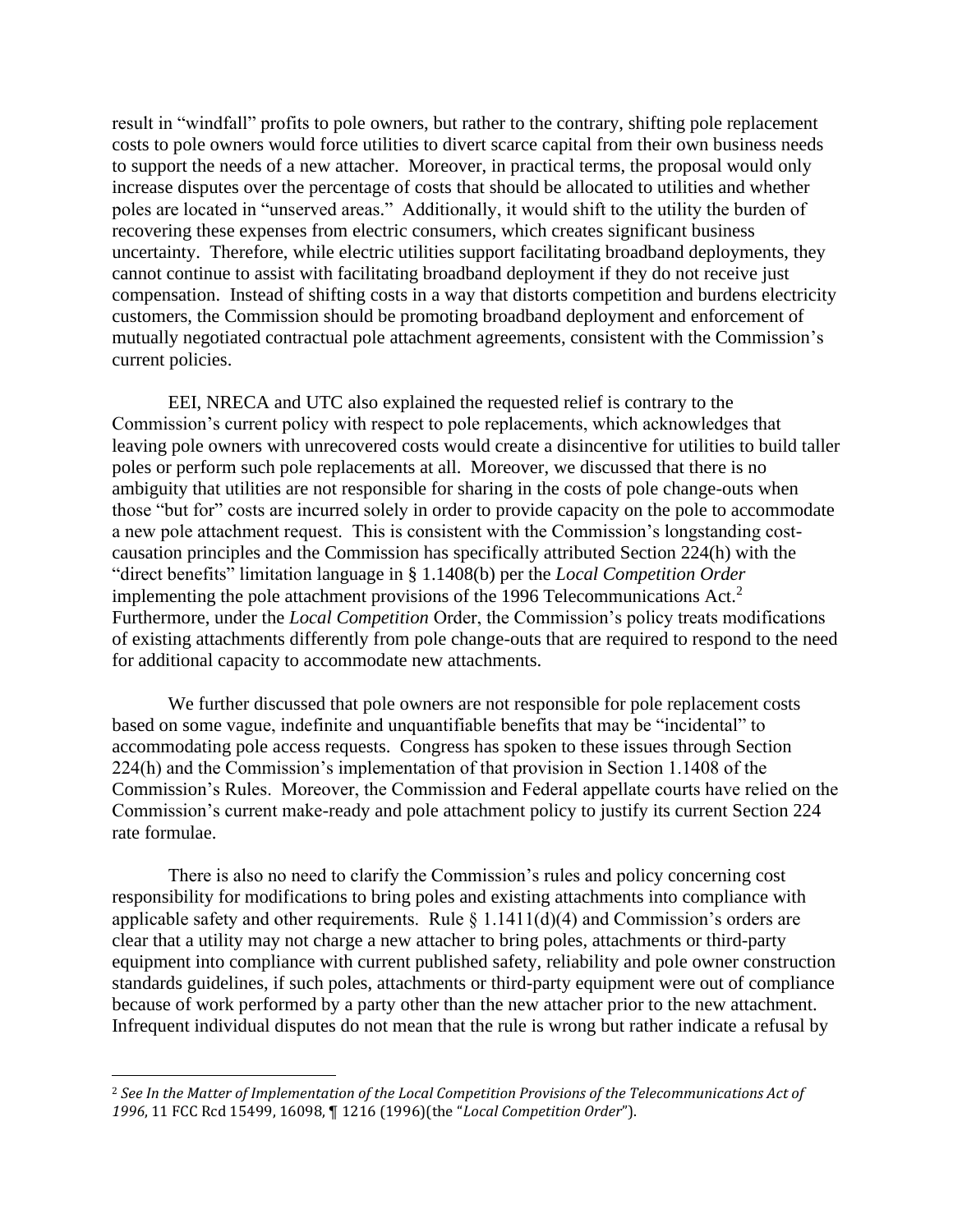attaching entities to seek recourse in enforcement proceedings, where the facts and circumstances would be in evidence.

For these reasons, the requested relief should be rejected. Alternatively, as a procedural matter, the Commission cannot address the requested relief through a declaratory ruling, given that such relief would constitute a new rule and involves complex matters regarding allocation of costs and apportionment of benefits, as well as underlying engineering, capacity and safety considerations. Moreover, the Commission may not rely on the original Notice of Proposed Rulemaking in this proceeding to grant the requested relief.<sup>3</sup> An entirely new rulemaking would be required.

Finally, we explained that the Commission should reject NCTA's proposal to reverse the Commission's policy against self-help remedies for pole replacements. The rationale against self-help for pole replacements is as relevant and important today as it has been in the past and there is no basis for changing this policy now. Pole replacements will always raise unique safety and reliability issues and present substantial risks to electric infrastructure and personnel. These real issues form the basis for the Commission's current policies that limit self-help remedies with regard to pole replacements.

Respectfully submitted,

## EDISON ELECTRIC INSTITUTE

/s/ Aryeh Fishman Aryeh Fishman, Associate General Counsel Edison Electric Institute Washington, D.C. 20004 (202) 508-5000

## UTILITIES TECHNOLOGY COUNCIL

/s/ Brett Kilbourne Brett Kilbourne, Vice President Policy & General Counsel Utilities Technology Council 2550 S. Clark Street, Suite 960 Arlington, VA 22202 (202) 833-6807

NATIONAL RURAL ELECTRIC COOPERATIVE ASSOCIATION

<sup>3</sup> *See Accelerating Wireline Broadband Deployment by Removing Barriers to Infrastructure Investment*, WC Docket No. 17-84, Notice of Proposed Rulemaking, Notice of Inquiry, and Request for Comments, 32 FCC Rcd 32,66, 3277-78 (2017).